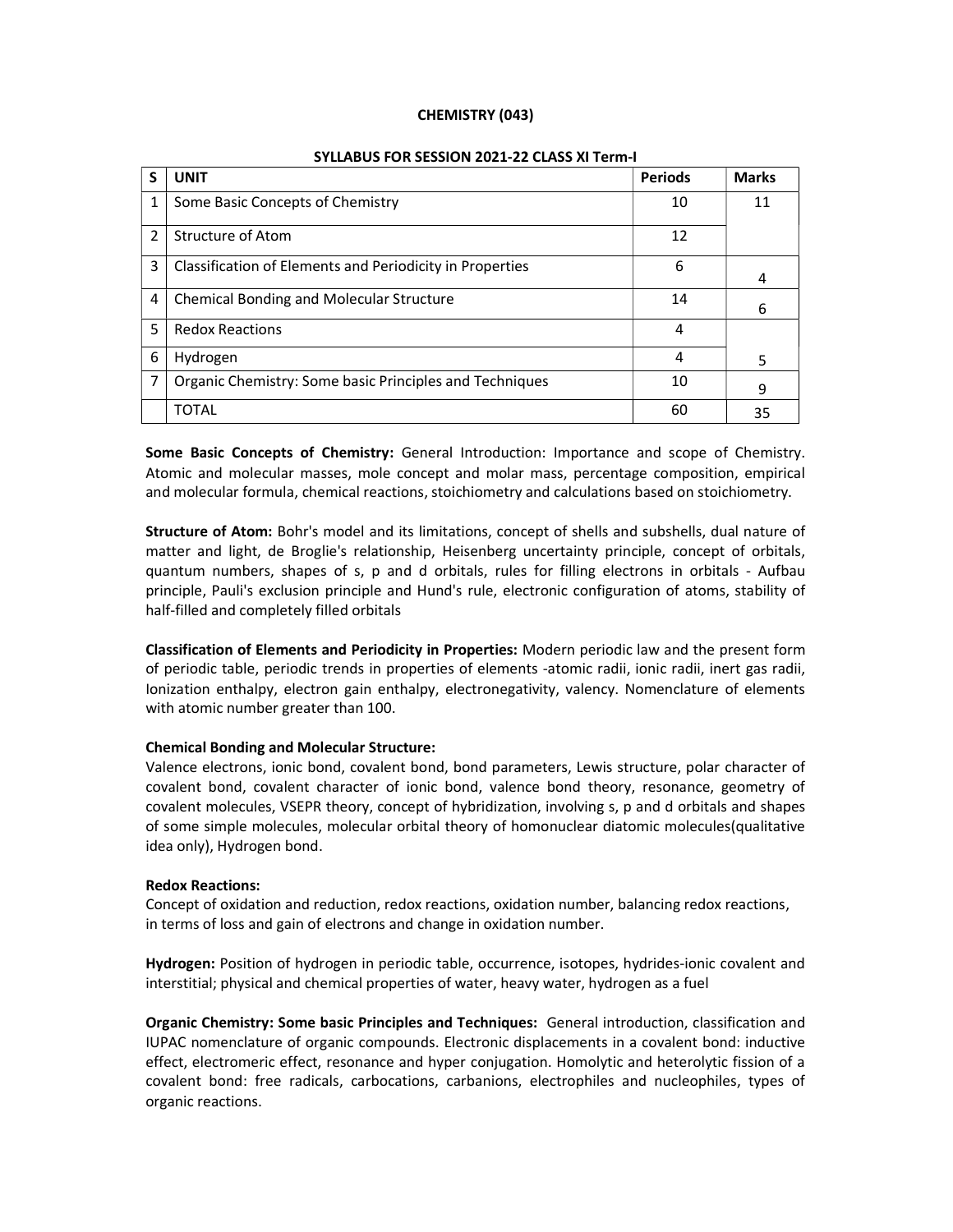## PRACTICALS

Term I: A 15-mark Practical would be conducted under the supervision of subject teacher. This would contribute to the overall practical marks for the subject.

#### **OR**

In case the situation of lockdown continues until Nov-Dec 2021, a Practical Based Assessment (penpaper) of 15 marks would be conducted at the end of Term I.

## Term-I Evaluation Scheme

| S. No | Practical                                | Marks |
|-------|------------------------------------------|-------|
|       | <b>Volumetric Analysis</b>               |       |
|       | Content Based experiment                 |       |
|       | Class record and viva(Internal Examiner) |       |
| TOTAI |                                          |       |

Micro-chemical methods are available for several of the practical experiments, wherever possible such techniques should be used.

#### A. Basic Laboratory Techniques

- 1. Cutting glass tube and glass rod
- 2. Bending a glass tube
- 3. Drawing out a glass jet
- 4. Boring a cork

## B. Characterization of Chemical Substances (2 Marks)

- 1. Determination of melting point of an organic compound.
- 2. Determination of boiling point of an organic compound.

#### C. Quantitative Estimation (8 marks)

- i. Using a mechanical balance/electronic balance.
- ii. Preparation of standard solution of Oxalic acid.
- iii. Determination of strength of a given solution of Sodium hydroxide by titrating it against standard solution of Oxalic acid.
- iv. Preparation of standard solution of Sodium carbonate.
- v. Determination of strength of a given solution of hydrochloric acid by titrating it against standard Sodium Carbonate solution.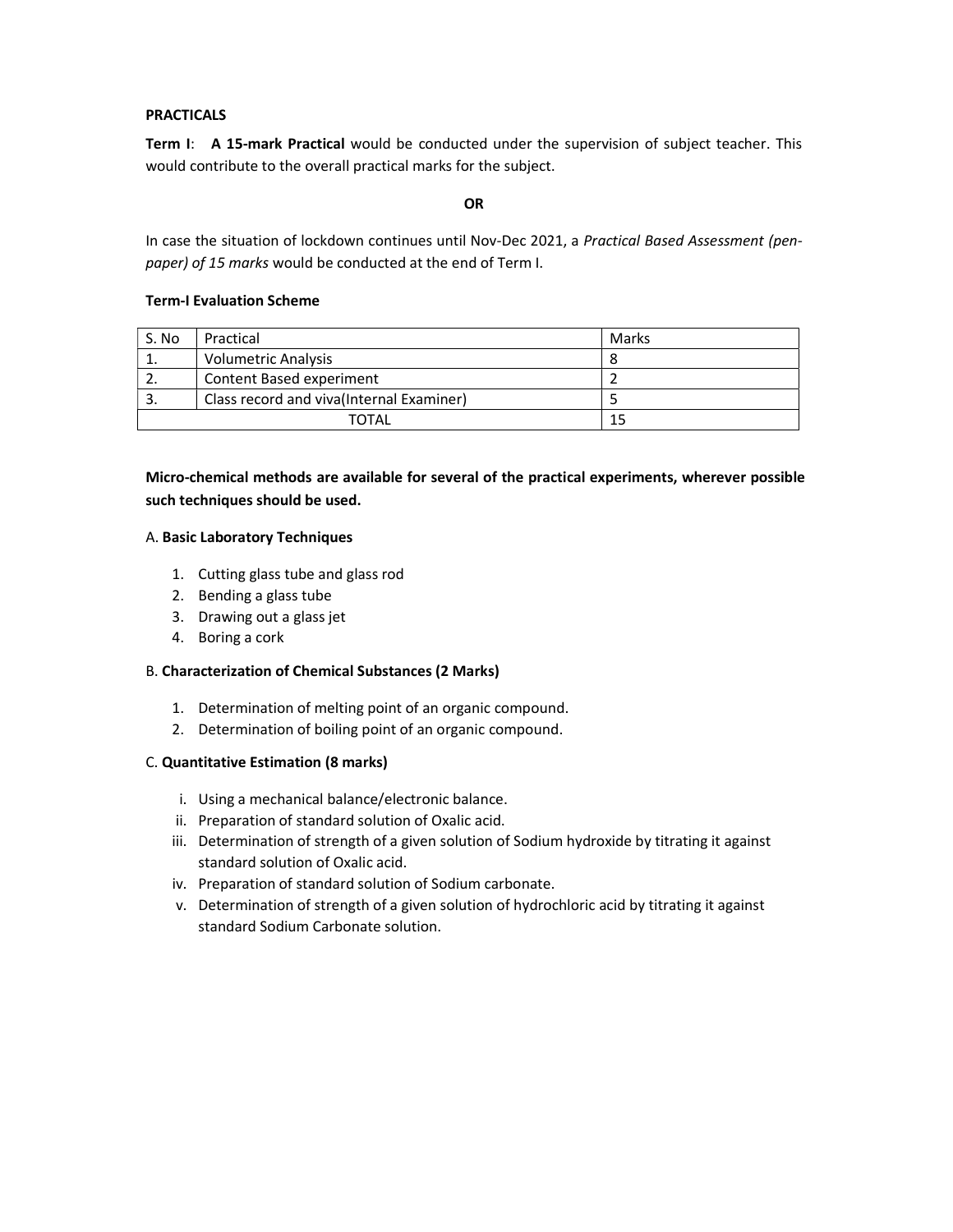| S.No           | <b>UNIT</b>                         | <b>Periods</b> | <b>Marks</b> |
|----------------|-------------------------------------|----------------|--------------|
| 1              | States of Matter: Gases and Liquids | 9              | 15           |
| $\overline{2}$ | <b>Chemical Thermodynamics</b>      | 14             |              |
| 3              | Equilibrium                         | 12             |              |
| 4              | s-Block Elements                    | 5              | 11           |
| 5              | Some p-Block Elements               | 9              |              |
| 6              | Hydrocarbons                        | 10             | 9            |
|                | <b>TOTAL</b>                        | 59             | 35           |

#### SYLLABUS FOR SESSION 2021-22 CLASS XI Term-II

States of Matter: Gases and Liquids: Three states of matter, intermolecular interactions, types of bonding, melting and boiling points, role of gas laws in elucidating the concept of the molecule, Boyle's law, Charles law, Gay Lussac's law, Avogadro's law, ideal behaviour, empirical derivation of gas equation, Avogadro's number, ideal gas equation and deviation from ideal behaviour.

Chemical Thermodynamics: Concepts of System and types of systems, surroundings, work, heat, energy, extensive and intensive properties, state functions.

First law of thermodynamics -internal energy and enthalpy, measurement of  $\mathbb{D}U$  and  $\mathbb{D}H$ , Hess's law of constant heat summation, enthalpy of bond dissociation, combustion, formation, atomization, sublimation, phase transition, ionization, solution and dilution. Second law of Thermodynamics (brief introduction)

Introduction of entropy as a state function, Gibb's energy change for spontaneous and nonspontaneous processes.

Third law of thermodynamics (brief introduction).

Equilibrium: Equilibrium in physical and chemical processes, dynamic nature of equilibrium, law of mass action, equilibrium constant, factors affecting equilibrium - Le Chatelier's principle, ionic equilibrium- ionization of acids and bases, strong and weak electrolytes, degree of ionization, ionization of poly basic acids, acid strength, concept of pH, buffer solution, solubility product, common ion effect (with illustrative examples).

s -Block Elements: Group 1 and Group 2 Elements -General introduction, electronic configuration, occurrence, anomalous properties of the first element of each group, diagonal relationship, trends in the variation of properties (such as ionization enthalpy, atomic and ionic radii), trends in chemical reactivity with oxygen, water, hydrogen and halogens, uses.

#### Some p -Block Elements: General Introduction to p -Block Elements

Group 13 Elements: General introduction, electronic configuration, occurrence, variation of properties, oxidation states, trends in chemical reactivity, anomalous properties of first element of the group, Boron - physical and chemical properties.

Group 14 Elements: General introduction, electronic configuration, occurrence, variation of properties, oxidation states, trends in chemical reactivity, anomalous behaviour of first elements. Carbon-catenation, allotropic forms, physical and chemical properties.

Hydrocarbons: Classification of Hydrocarbons Aliphatic Hydrocarbons:

Alkanes - Nomenclature, isomerism, conformation (ethane only), physical properties, chemical reactions.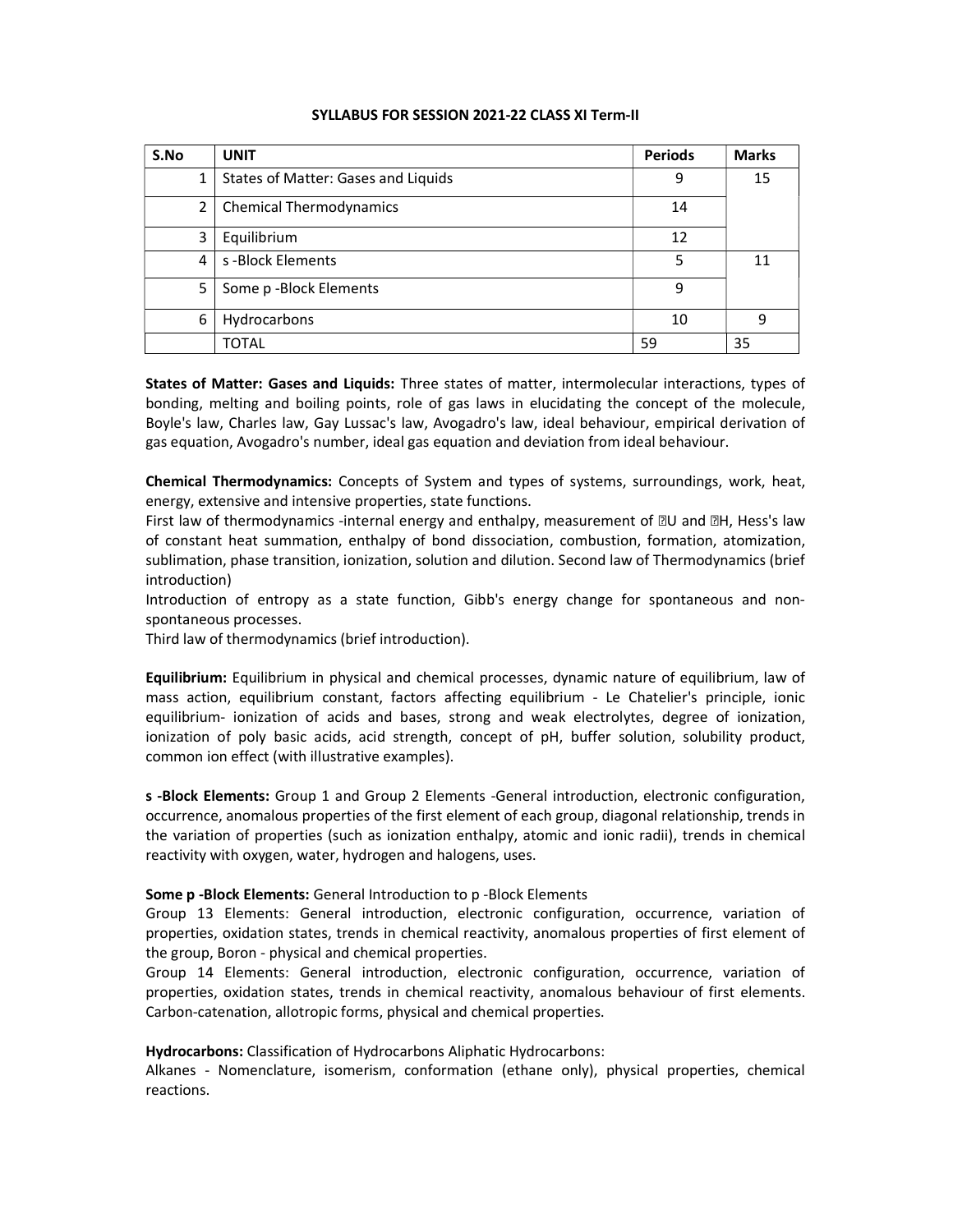Alkenes - Nomenclature, structure of double bond (ethene), geometrical isomerism, physical properties, methods of preparation, chemical reactions: addition of hydrogen, halogen, water, hydrogen halides (Markovnikov's addition and peroxide effect), ozonolysis, oxidation, mechanism of electrophilic addition.

Alkynes - Nomenclature, structure of triple bond (ethyne), physical properties, methods of preparation, chemical reactions: acidic character of alkynes, addition reaction of - hydrogen, halogens, hydrogen halides and water.

Aromatic Hydrocarbons: Introduction, IUPAC nomenclature, benzene: resonance, aromaticity, chemical properties: mechanism of electrophilic substitution. Nitration, sulphonation, halogenation, Friedel Craft's alkylation and acylation, directive influence of functional group in monosubstituted benzene. Carcinogenicity and toxicity.

#### PRACTICALS

Term II: At the end of Term II, a 15-mark Practical would be conducted under the supervision of subject teacher. This would contribute to the overall practical marks for the subject. OR

In case the situation of lockdown continues beyond December 2021, a Practical Based Assessment (pen-paper) of 10 marks and Viva 5 marks would be conducted at the end of Term II by the subject teacher. This would contribute to the overall practical marks for the subject.

#### TERM-II Evaluation Scheme

| S. No       | Practical                       | Marks |
|-------------|---------------------------------|-------|
|             | Salt Analysis                   |       |
|             | <b>Content Based Experiment</b> |       |
|             | Project Work and Viva(Internal) |       |
| TOTAL<br>15 |                                 |       |

#### A. Qualitative Analysis(Marks 8)

- a. Determination of one anion and one cation in a given salt Cations- Pb<sup>2+</sup>, Cu<sup>2+</sup>, As<sup>3+</sup>, Al<sup>3+</sup>, Fe<sup>3+</sup>, Mn<sup>2+</sup>, Ni<sup>2+</sup>, Zn<sup>2+</sup>, Co<sup>2+</sup>, Ca<sup>2+</sup>, Sr<sup>2+</sup>, Ba<sup>2+</sup>, Mg<sup>2+</sup>, NH<sub>4</sub><sup>+</sup> Anions –  $(CO_3)^2$ ,  $S^2$ ,  $NO_2$ ,  $SO_3^2$ ,  $SO_4^2$ ,  $NO_3$ , Cl, Br, I,  $PO_4^3$ ,  $C_2O_4^2$ ,  $CH_3COO$  (Note: Insoluble salts excluded)
- b. Detection of -Nitrogen, Sulphur, Chlorine in organic compounds.
- B. Crystallization of impure sample of any one of the following: Alum, Copper Sulphate, Benzoic Acid. (Marks 2)

PROJECTS scientific investigations involving laboratory testing and collecting information from other sources.

#### Guidelines on Syllabus for Visually Handicapped students.

Schools are expected to rationalise and divide the syllabus of practicums for visually handicapped students into two halves on the basis of collective guidelines given for the same in the complete syllabus and as per the convenience of their students. This flexibility is given in view of the special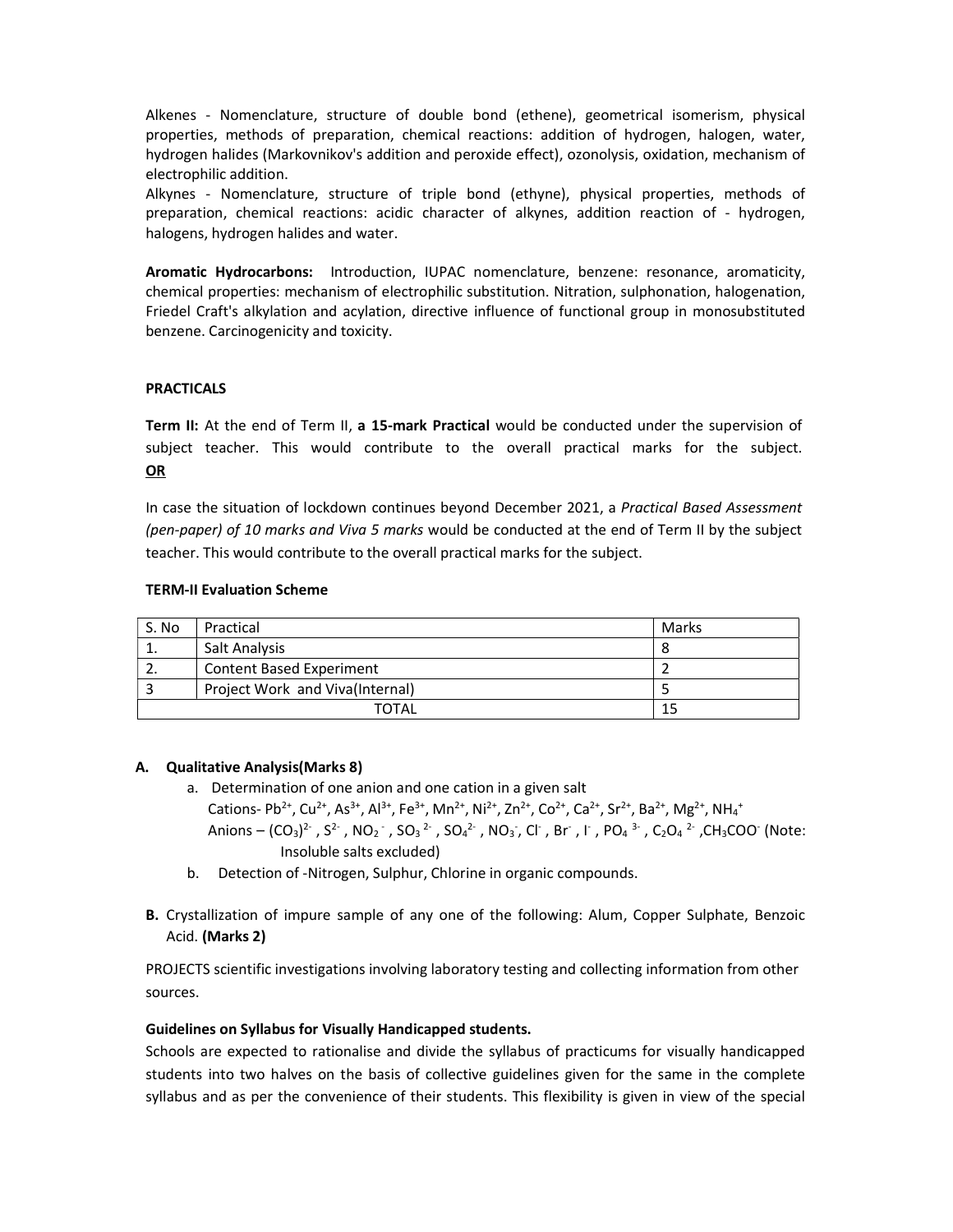condition of visually handicapped students .They will, however, be assessed on 15 marks in practical examination in both the terms as rest of their peers.

| S.No | <b>UNIT</b>                  | <b>Periods</b> | <b>MARKS</b> |
|------|------------------------------|----------------|--------------|
| 1    | Solid State                  | 8              | 10           |
| 2    | Solutions                    | 8              |              |
| 3    | p-Block Elements             |                | 10           |
| 4    | Haloalkanes and Haloarenes   | 9              | 15           |
| 5    | Alcohols, Phenols and Ethers | 9              |              |
| 6    | <b>Biomolecules</b>          | 8              |              |
|      | <b>TOTAL</b>                 | 49             | 35           |

SYLLABUS FOR SESSION 2021-22 CLASS XII Term-I

Solid State: Classification of solids based on different binding forces: molecular, ionic, covalent and metallic solids, amorphous and crystalline solids (elementary idea). Unit cell in two dimensional and three dimensional lattices, calculation of density of unit cell, packing in solids, packing efficiency, voids, number of atoms per unit cell in a cubic unit cell, point defects.

Solutions: Types of solutions, expression of concentration of solutions of solids in liquids, solubility of gases in liquids, solid solutions, Raoult's law, colligative properties - relative lowering of vapour pressure, elevation of boiling point, depression of freezing point, osmotic pressure, determination of molecular masses using colligative properties.

p Block Elements: Group -15 Elements: General introduction, electronic configuration, occurrence, oxidation states, trends in physical and chemical properties; Nitrogen preparation properties and uses; compounds of Nitrogen: preparation and properties of Ammonia and Nitric Acid.

Group 16 Elements: General introduction, electronic configuration, oxidation states, occurrence, trends in physical and chemical properties, dioxygen: preparation, properties and uses, classification of Oxides, Ozone, Sulphur -allotropic forms; compounds of Sulphur: preparation properties and uses of Sulphur-dioxide, Sulphuric Acid: properties and uses; Oxoacids of Sulphur (Structures only).

Group 17 Elements: General introduction, electronic configuration, oxidation states, occurrence, trends in physical and chemical properties; compounds of halogens, Preparation, properties and uses of Chlorine and Hydrochloric acid, interhalogen compounds, Oxoacids of halogens (structures only).

Group 18 Elements: General introduction, electronic configuration, occurrence, trends in physical and chemical properties, uses.

Haloalkanes and Haloarenes: Haloalkanes: Nomenclature, nature of C–X bond, physical and chemical properties, optical rotation mechanism of substitution reactions.

Haloarenes: Nature of C–X bond, substitution reactions (Directive influence of halogen in monosubstituted compounds only).

Alcohols, Phenols and Ethers: Alcohols: Nomenclature, methods of preparation, physical and chemical properties (of primary alcohols only), identification of primary, secondary and tertiary alcohols, mechanism of dehydration.

Phenols: Nomenclature, methods of preparation, physical and chemical properties, acidic nature of phenol, electrophillic substitution reactions, uses of phenols.

Ethers: Nomenclature, methods of preparation, physical and chemical properties, uses.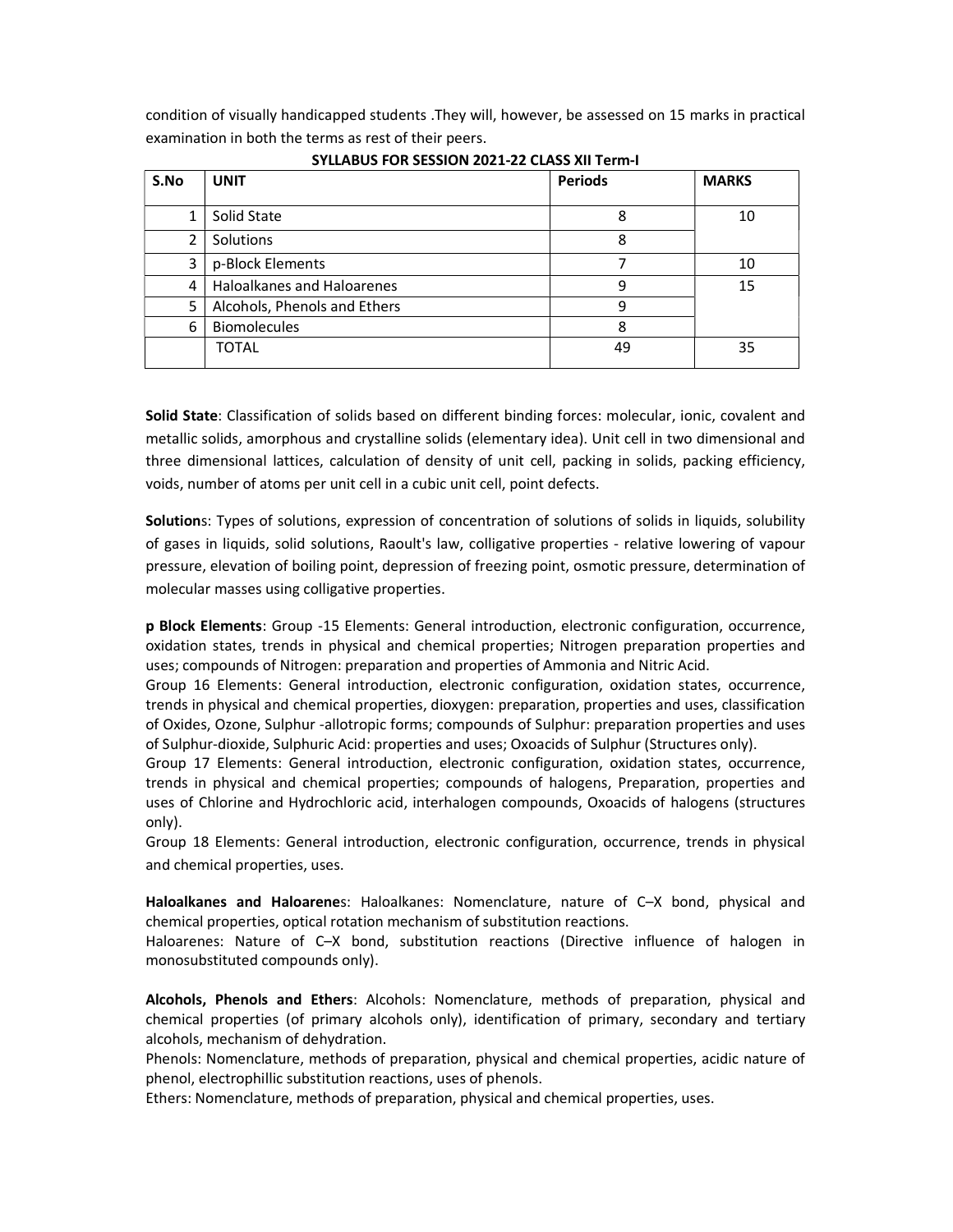Biomolecules: Carbohydrates - Classification (aldoses and ketoses), monosaccahrides (glucose and fructose), D-L configuration Proteins -Elementary idea of - amino acids, peptide bond, polypeptides, proteins, structure of proteins - primary, secondary, tertiary structure and quaternary structures (qualitative idea only), denaturation of proteins. Nucleic Acids: DNA and RNA

## **PRACTICALS**

Term I: A 15-mark Practical would be conducted under the supervision of subject teacher/ internal examiner. This would contribute to the overall practical marks for the subject. **OR** 

In case the situation of lockdown continues until Nov-Dec 2021, a Practical Based Assessment (penpaper) of 15 marks would be conducted at the end of Term I at the school level and marks would be submitted by the schools to the Board. This would contribute to the overall practical marks for the subject.

## Term-I Evaluation Scheme

| S. No | Practical                                 | Marks |  |
|-------|-------------------------------------------|-------|--|
| 1.    | <b>Volumetric Analysis</b>                | 4     |  |
|       | Salt Analysis                             | 4     |  |
|       | Content Based experiment                  |       |  |
| 4.    | Class record and viva (Internal Examiner) |       |  |
|       | <b>TOTAL</b>                              | 15    |  |

## (1) Volumetric analysis (4 marks)

Determination of concentration/ molarity of KMnO<sub>4</sub> solution by titrating it against a standard solution of:

- i. Oxalic acid,
- ii. Ferrous Ammonium Sulphate

(Students will be required to prepare standard solutions by weighing themselves).

## (2) Salt analysis (Qualitative analysis) (4 marks)

Determination of one cation and one anion in a given salt.

Cations- Pb<sup>2+</sup>, Cu<sup>2+</sup>, As<sup>3+</sup>, Al<sup>3+</sup>, Fe<sup>3+</sup>, Mn<sup>2+</sup>, Ni<sup>2+</sup>, Zn<sup>2+</sup>, Co<sup>2+</sup>, Ca<sup>2+</sup>, Sr<sup>2+</sup>, Ba<sup>2+</sup>, Mg<sup>2+</sup>, NH<sub>4</sub><sup>+</sup> Anions –  $(CO_3)^2$ ,  $S^2$ ,  $NO_2$ ,  $SO_3^2$ ,  $SO_4^2$ ,  $NO_3$ , Cl, Br, I,  $PO_4^3$ ,  $C_2O_4^2$ ,  $CH_3COO$  (Note: Insoluble salts excluded)

## (3) Content Based Experiments (2 marks)

## A. Chromatography

- i. Separation of pigments from extracts of leaves and flowers by paper chromatography and determination of Rf values.
- ii. Separation of constituents present in an inorganic mixture containing two cations only (constituents having large difference in Rf values to be provided).
- B. Characteristic tests of carbohydrates, fats and proteins in pure samples and their detection in given foodstuffs.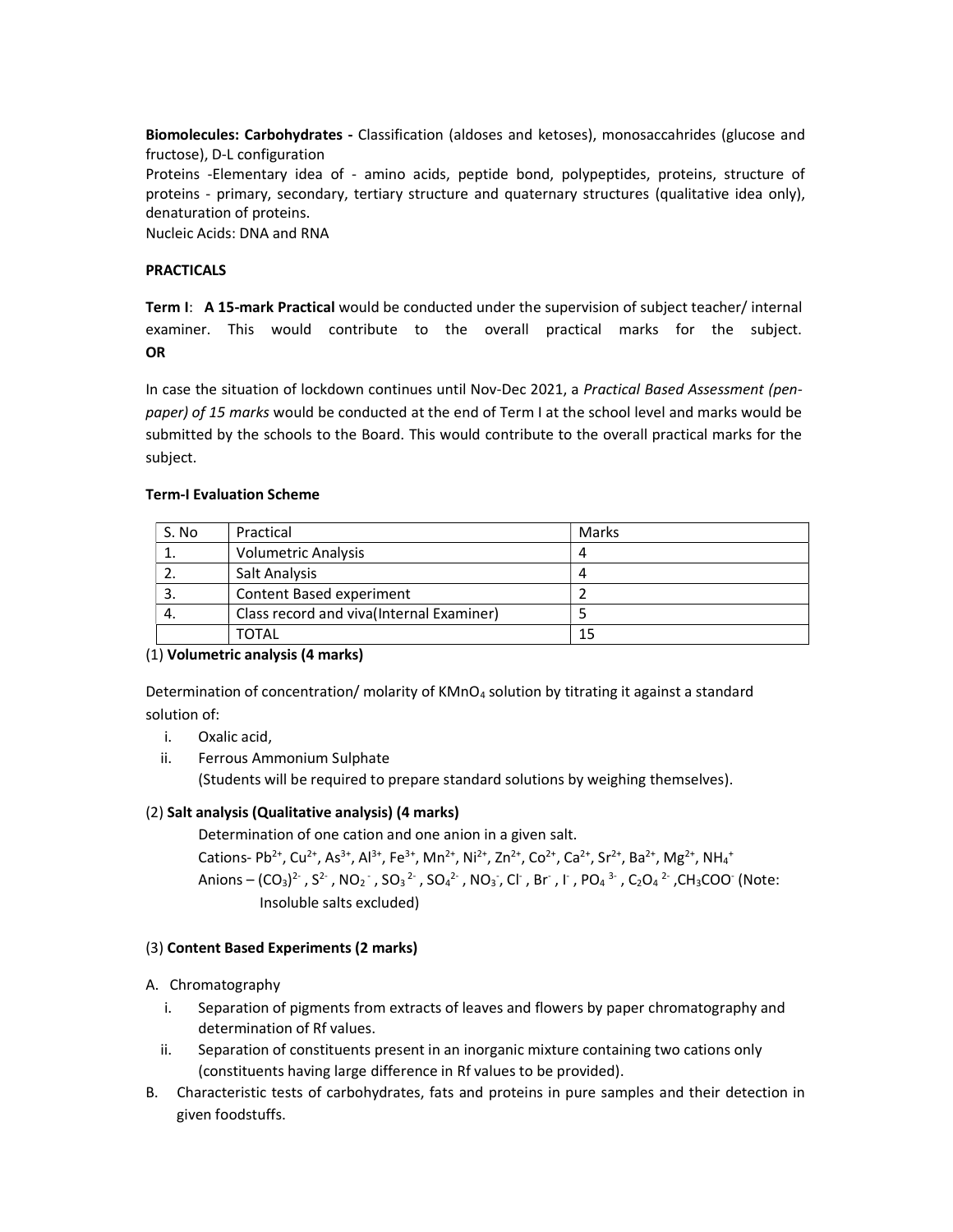| S.No          | <b>UNIT</b>                             | No. of<br><b>Periods</b> | <b>MARKS</b> |
|---------------|-----------------------------------------|--------------------------|--------------|
| 1             | Electrochemistry                        | 7                        |              |
| $\mathcal{P}$ | <b>Chemical Kinetics</b>                | 5                        |              |
| 3             | Surface Chemistry                       | 5                        | 13           |
| 4             | d-and f-Block Elements                  | 7                        |              |
| 5             | <b>Coordination Compounds</b>           | 8                        | 9            |
| 6             | Aldehydes, Ketones and Carboxylic Acids | 10                       |              |
| 7             | Amines                                  | 7                        | 13           |
|               | TOTAL                                   | 49                       | 35           |

#### SYLLABUS FOR SESSION 2021-22 CLASS XII Term-II

Electrochemistry: Redox reactions, EMF of a cell, standard electrode potential, Nernst equation and its application to chemical cells, Relation between Gibbs energy change and EMF of a cell, conductance in electrolytic solutions, specific and molar conductivity, variations of conductivity with concentration, Kohlrausch's Law, electrolysis.

Chemical Kinetics: Rate of a reaction (Average and instantaneous), factors affecting rate of reaction: concentration, temperature, catalyst; order and molecularity of a reaction, rate law and specific rate constant, integrated rate equations and half-life (only for zero and first order reactions).

Surface Chemistry: Adsorption - physisorption and chemisorption, factors affecting adsorption of gases on solids, colloidal state: distinction between true solutions, colloids and suspension; lyophilic, lyophobic, multi-molecular and macromolecular colloids; properties of colloids; Tyndall effect, Brownian movement, electrophoresis, coagulation.

d-and f-Block Elements: General introduction, electronic configuration, occurrence and characteristics of transition metals, general trends in properties of the first row transition metals – metallic character, ionization enthalpy, oxidation states, ionic radii, colour, catalytic property, magnetic properties, interstitial compounds, alloy formation.

Lanthanoids - Electronic configuration, oxidation states and lanthanoid contraction and its consequences.

Coordination Compounds: Coordination compounds - Introduction, ligands, coordination number, colour, magnetic properties and shapes, IUPAC nomenclature of mononuclear coordination compounds. Bonding, Werner's theory, VBT, and CFT.

Aldehydes, Ketones and Carboxylic Acids: Aldehydes and Ketones: Nomenclature, nature of carbonyl group, methods of preparation, physical and chemical properties, mechanism of nucleophilic addition, reactivity of alpha hydrogen in aldehydes, uses.

Carboxylic Acids: Nomenclature, acidic nature, methods of preparation, physical and chemical properties; uses.

#### Amines: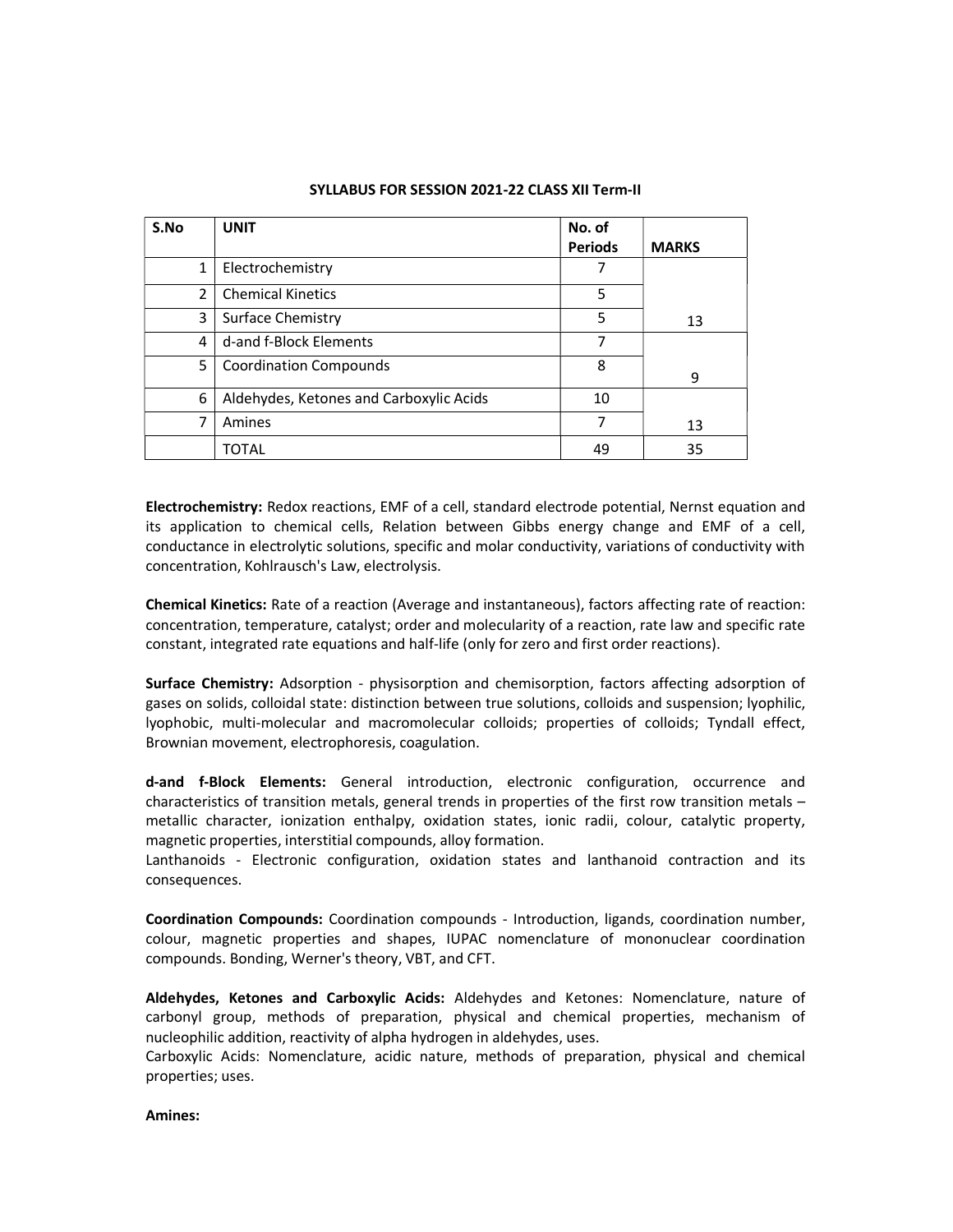Amines: Nomenclature, classification, structure, methods of preparation, physical and chemical properties, uses, identification of primary, secondary and tertiary amines.

## **PRACTICALS**

Term II: At the end of Term II, a 15-mark Practical would be conducted under the supervision of Board appointed external examiners. This would contribute to the overall practical marks for the subject.

#### OR

In case the situation of lockdown continues beyond December 2021, a Practical Based Assessment (pen-paper) of 10 marks and Viva 5 marks would be conducted at the end of Term II jointly by the external and internal examiners and marks would be submitted by the schools to the Board. This would contribute to the overall practical marks for the subject.

## TERM-II Evaluation Scheme

| S. No | Practical                                         | Marks |
|-------|---------------------------------------------------|-------|
|       | <b>Volumetric Analysis</b>                        | 4     |
|       | Salt Analysis                                     | 4     |
|       | Content Based Experiment                          |       |
| 4     | Project Work and Viva(Internal and External Both) |       |
|       | TOTAL                                             | 15    |

## 1) Volumetric analysis (4 marks)

Determination of concentration/ molarity of  $KMnO<sub>4</sub>$  solution by titrating it against a standard solution of:

- i. Oxalic acid,
- ii. Ferrous Ammonium Sulphate

(Students will be required to prepare standard solutions by weighing themselves).

## 2) Salt analysis (Qualitative analysis) (4 marks)

Determination of one cation and one anion in a given salt.

Cations- Pb<sup>2+</sup>, Cu<sup>2+</sup>, As<sup>3+</sup>, Al<sup>3+</sup>, Fe<sup>3+</sup>, Mn<sup>2+</sup>, Ni<sup>2+</sup>, Zn<sup>2+</sup>, Co<sup>2+</sup>, Ca<sup>2+</sup>, Sr<sup>2+</sup>, Ba<sup>2+</sup>, Mg<sup>2+</sup>, NH<sub>4</sub><sup>+</sup>

Anions –  $(CO_3)^2$ ,  $S^2$ ,  $NO_2$ ,  $SO_3^2$ ,  $SO_4^2$ ,  $NO_3$ , Cl, Br, I,  $PO_4^3$ ,  $C_2O_4^2$ ,  $CH_3COO$  (Note: Insoluble salts excluded)

## 3) Content based experiment

- A. Preparation of Inorganic Compounds Preparation of double salt of Ferrous Ammonium Sulphate or Potash Alum. Preparation of Potassium Ferric Oxalate.
- B. Tests for the functional groups present in organic compounds: Unsaturation, alcoholic, phenolic, aldehydic, ketonic, carboxylic and amino (Primary) groups.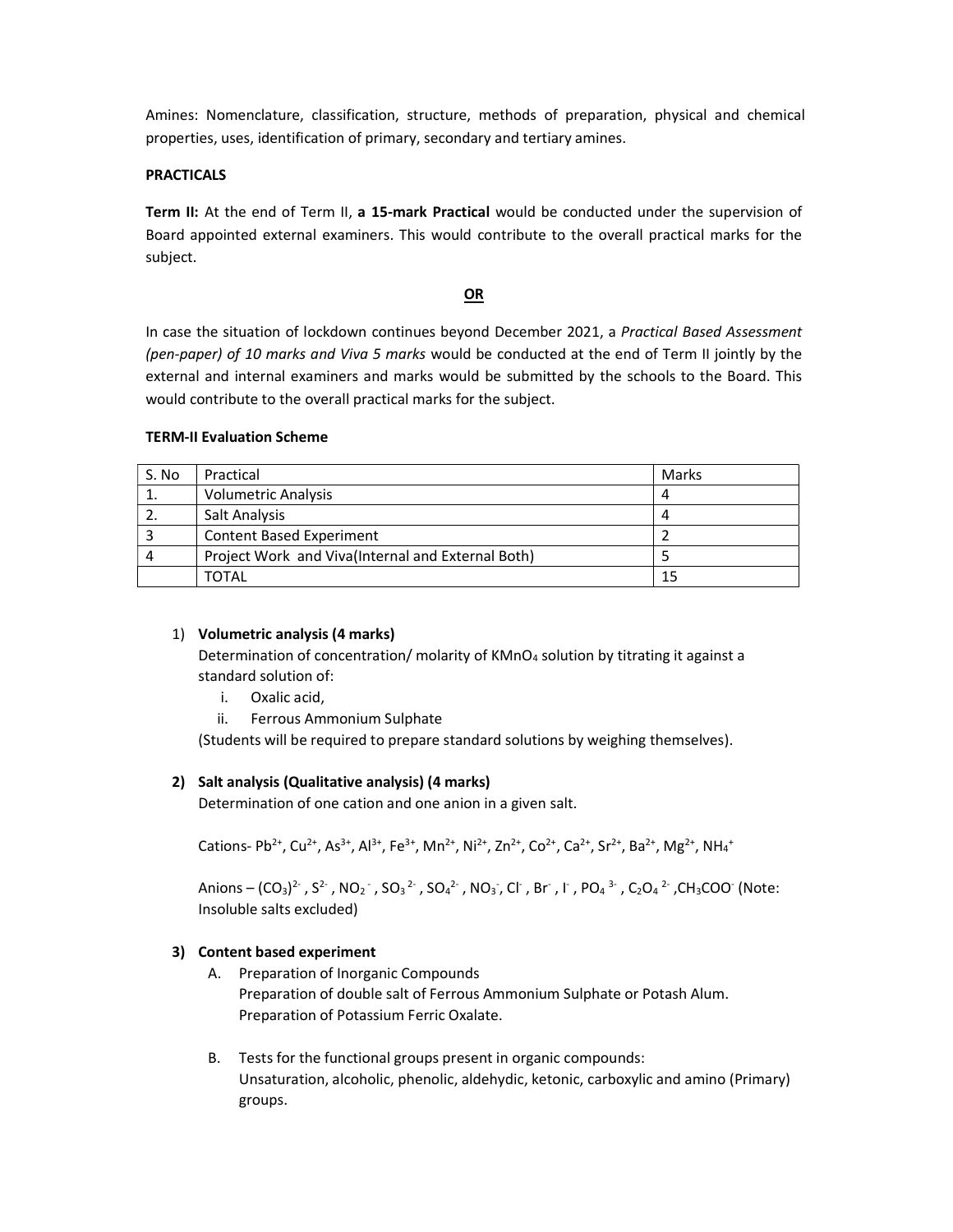#### Guidelines on Syllabus for Visually Handicapped students.

Schools are expected to rationalise and divide the syllabus of practicums for visually handicapped students into two halves on the basis of collective guidelines given for the same in the complete syllabus and as per the convenience of their students. This flexibility is given in view of the special condition of visually handicapped students .They will, however, be assessed on 15 marks in practical examination in both the terms as rest of their peers.

#### General Instructions for Investigatory Project

In Chemistry the students of class XI and XII are supposed to conduct a scientific investigations involving laboratory testing and collecting information from other sources. This project is assessed as a part of practical examination at the end of year.

At the outset, teachers must map appropriate competencies or learning outcomes with real world problems (projects) that are age appropriate for their students. Students in consultation with their teacher finally determine the project question for them depending upon their interest and proclivity. A project should ideally arise out of the need felt by the student. Students explore their areas of interest and narrow down their ideas to a testable hypothesis or problem question.

For example: Abdul waits for summers as his favourite fruit watermelon is available in plenty. This year he noticed that every time he bought a watermelon its colour was dark red and was exceptionally sweet from inside. This never happened in earlier years. Some watermelons would be sweet some would not. Abdul were surprised by this observation and worried if the fruit was adulterated. He thought of conducting a test to find out if fruits and vegetables available in his locality were adulterated. He reviewed articles and papers on adulteration and found out simple tests to check adulteration at home. Abdul conducted the test and shared his results with his friend and teacher. He developed a small manual to help other check adulteration in fruits.

There are many issues in our immediate surroundings which need to be addressed. Keen observation will help identify the problem.

Before developing a problem question, students must do research on topics and find out what other people have already done in the selected area to avoid repetition. During this phase, students should be encouraged to record the reference of every bit of information they got from different sources. After developing problem question, students should write down precise testable hypothesis and design an experiment or procedure to test their hypothesis by collecting and analysing the data followed by writing conclusion and limitation of the study. Students must also develop a timeline and checklist about accessibility to resources required, safety of experiment/procedure, harmlessness of experiments to environment, organisms and other people. Teacher must ensure that it is doable within a specified period of time and available resources and is appropriately challenging to a particular student (neither be very complex or longer nor be very easy and short). It should not culminate into finding information from a book or website.

A project could have the following outline:

- 1. Statement of Problem- A clear statement of the problem/need that has given rise to the project
- 2. **Objectives-**General and specific objectives of topic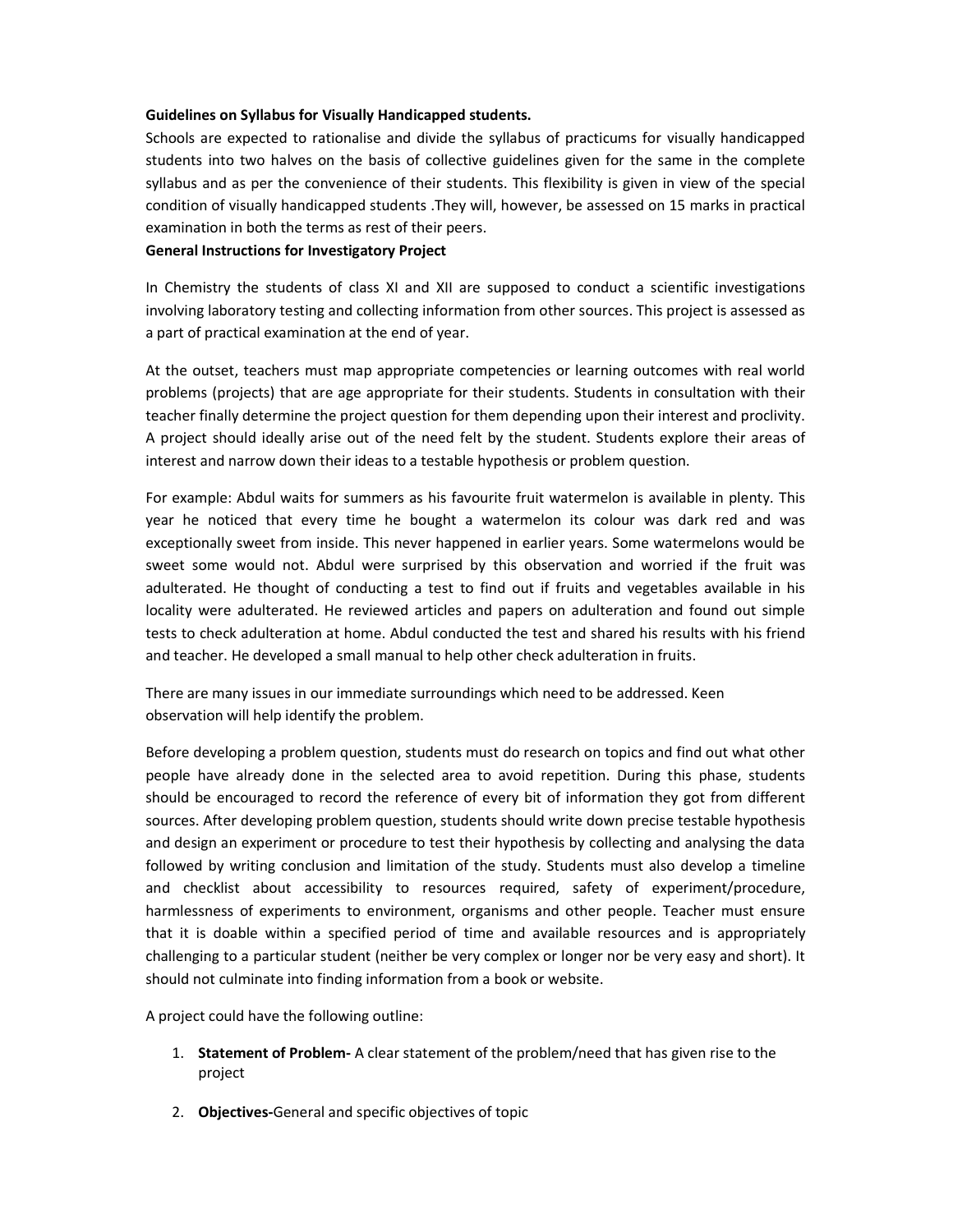- 3. Introduction-The introduction should describe the relevance of problem or why the problem is the most appropriate for your inquiry. It should also describe previously known facts about your problem question with proper bibliography. Introduction towards end briefly includes hypothesis your hypothesis and the method to test it.
- 4. **Problem question** (specific, concrete questions to which concrete answers can be given) and/ or hypotheses
- 5. Methods/Procedures Methodology (will your research be based on survey, an experimental investigation, historical study, ethnographic study or content analysis).Methods describe the experiments proposed or the observations planned to make and the detailed process of analysis of data/observations. Methods proposed should be feasible and be able to adequately answer problem question.

#### 6. Materials/Resources required

#### 7. Observations/Data gathered

Using the procedures mentioned in introduction, experiments should be conducted and data should be recorded. Interesting things that happened during the conduct of experiments should also be recorded.

## 8. Analysis of data and discussion of result

Data should be interpreted in terms of proposed hypothesis. Data should be tabulated and interpreted with the help of graphs if possible. The interpretation should be done in an honest manner even if it does not support proposed hypothesis.

## 9. Conclusion Reporting and writing up the report

Discussion of new learning from the study may be covered under conclusion. This may have possible suggestions for future studies.

## 10. Limitation of the study

The limitations of the study are those features of design or procedure that might have affected the interpretation of the results of study. The limitations are alternatively interpreted as flaws or shortcomings due to flawed methodology, observations, small number of experiments or non-peer reviewed nature of study etc.

## 11. Bibliography